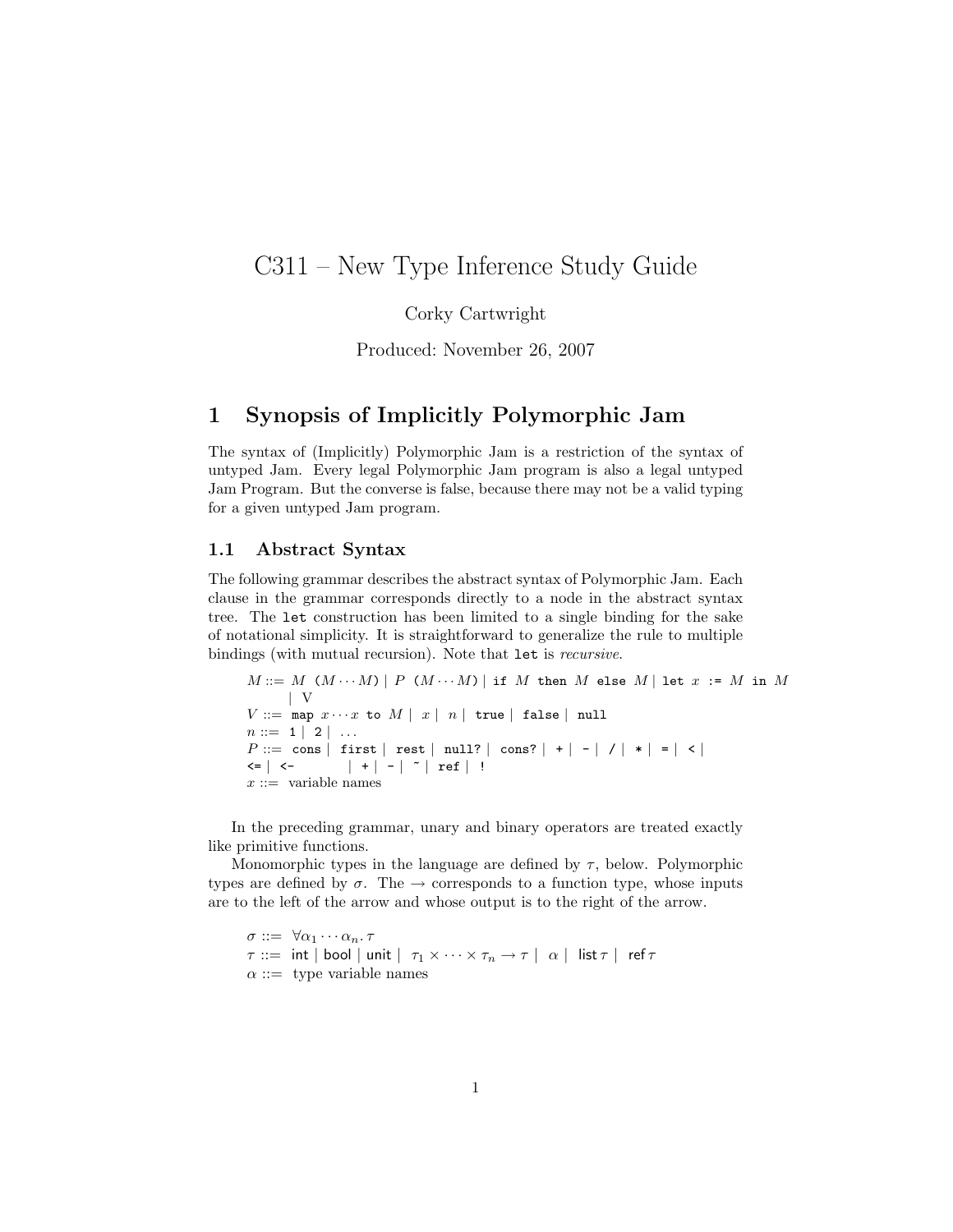#### 1.2 Type Checking Rules

In the following rules, the notation  $\Gamma[x_1 : \tau_1, \ldots, x_n : \tau_n]$  means the  $(\Gamma \setminus$  $\{x_1, \ldots, x_n\}$   $\cup$   $\{x_1 : \tau_1, \ldots, x_n : \tau_n\}$  and  $\Gamma'$  abbreviates  $\Gamma[x_1 : \tau'_1, \ldots, x_n : \tau'_n]$ . Note that  $\Gamma \setminus \{x_1, \ldots, x_n\}$  means  $\Gamma$  less the type assertions (if any) for  $\{x_1, \ldots, x_n\}$ .

$$
\frac{\Gamma[x_1 : \tau_1, \dots, x_n : \tau_n] \vdash M : \tau}{\Gamma \vdash \text{map } x_1 \dots x_n \text{ to } M : \tau_1 \times \dots \times \tau_n \to \tau}[\text{abs}]
$$
\n
$$
\frac{\Gamma \vdash M : \tau_1 \times \dots \times \tau_n \to \tau \quad \Gamma \vdash M_1 : \tau_1 \quad \cdots \quad \Gamma \vdash M_n : \tau_n}{\Gamma \vdash M \quad (M_1 \cdots M_n) : \tau}[\text{app}]
$$
\n
$$
\frac{\Gamma \vdash M \colon \text{b}{\text{pop}} \quad \Gamma \vdash M \colon \tau \quad \Gamma \vdash M_1 : \tau \quad \Gamma \vdash M_2 : \tau \quad \Gamma \vdash M_3 : \tau \quad \Gamma \vdash M_4 : \tau \quad \Gamma \vdash M_5 : \tau \quad \Gamma \vdash M_6 : \tau \quad \Gamma \vdash M_5 : \tau \quad \Gamma \vdash M_6 : \tau \quad \Gamma \vdash M_7 : \tau \quad \Gamma \vdash M_8 : \tau \quad \Gamma \vdash M_5 : \tau \vdash M_7 : \tau \vdash M_8 : \tau \vdash M_9 : \tau \vdash M_9 : \tau \vdash M_1 : \tau \vdash M_1 : \tau \vdash M_1 : \tau \vdash M_1 : \tau \vdash M_1 : \tau \vdash M_1 : \tau \vdash M_2 : \tau \vdash M_3 : \tau \vdash M_1 : \tau \vdash M_3 : \tau \vdash M_1 : \tau \vdash M_1 : \tau \vdash M_2 : \tau \vdash M_3 : \tau \vdash M_3 : \tau \vdash M_4 : \tau \vdash M_5 : \tau \vdash M_5 : \tau \vdash M_6 : \tau \vdash M_7 : \tau \vdash M_7 : \tau \vdash M_8 : \tau \vdash M_8 : \tau \vdash M_9 : \tau \vdash M_1 : \tau \vdash M_1 : \tau \vdash M_1 : \tau \vdash M_1 : \tau \vdash M_2 : \tau \vdash M_1 : \tau \vdash M_1 : \tau \vdash M_1 : \tau \vdash M_1 : \tau \vdash M_1 : \tau \vdash M_1 : \tau \vdash M_1 : \tau \vdash M_1 : \tau \vdash M_1 : \tau \vdash M_1 : \tau \vdash M_1 : \tau \vdash M_1
$$

$$
\frac{\Gamma \vdash M_1: \text{bool} \quad \Gamma \vdash M_2: \tau \quad \Gamma \vdash M_3: \tau}{\Gamma \vdash \texttt{if} \ M_1 \texttt{ then } M_2 \texttt{ else } M_3: \tau}[\texttt{if}]
$$

Note that there are two rules for let expressions. The [letmono] rule corresponds to the let rule of Typed Jam; it places no restriction on the form of the right-hand side  $M_1$  of the let binding. The  $[\text{letpoly}]$  rule generalizes the free type variables (not occurring in the type environment Γ) in the type inferred for the right-hand-side of a let binding – provided that the right-hand-side  $M_1$  is a syntactic value: a constant like null or cons, a map expression, or a variable. Syntactic values are expressions whose evaluation is trivial, excluding evaluations that allocate storage.

$$
\Gamma[x:\tau]\vdash x:\tau
$$

$$
\frac{\Gamma' \vdash M_1 : \tau'_1 \quad \dots \quad \Gamma' \vdash M_n : \tau'_n \quad \Gamma' \vdash M : \tau}{\Gamma \vdash \texttt{let } x_1 \; := \; M_1; \; \dots; \; x_n \; := \; M_n; \; \text{in} \; M : \tau}[\texttt{letmono}]
$$
\n
$$
\frac{\Gamma' \vdash M_1 : \tau'_1 \quad \dots \quad \Gamma' \vdash M_n : \tau'_n \quad \Gamma[x_1 : C_{M_1}(\tau'_1, \Gamma), \dots, x_n : C_{M_n}(\tau'_n, \Gamma)] \vdash M : \tau}{\Gamma \vdash \texttt{let } x_1 \; := \; M_1; \; \dots; \; x_n \; := \; M_n; \; \text{in} \; M : \tau}[\texttt{letpoly}]
$$

$$
\Gamma[x:\forall\alpha_1,\ldots,\alpha_n.\tau]\vdash x:O(\forall\alpha_1,\ldots,\alpha_n.\tau,\tau_1,\ldots,\tau_n)
$$

The functions  $O(\cdot, \cdot)$  and  $C(\cdot, \cdot)$  are the keys to polymorphism. Here is how  $C_{\cdot}(\cdot, \cdot)$  is defined:

$$
C_V(\tau, \Gamma) := \forall \{\text{FTV}(\tau) - \text{FTV}(\Gamma)\}.\ \tau
$$

$$
C_N(\tau, \Gamma) := \tau
$$

where  $V$  is a syntactic value,  $N$  is an expression that is not a syntactic value, and  $FTV(\alpha)$  means the "free type variables in the expression (or type environment)  $\alpha$ ".

When closing over a type, you must find all of the free variables in  $\tau$  that are not free in any of the types in the environment Γ. Then, build a polymorphic type by quantifying  $\tau$  over all of those type variables.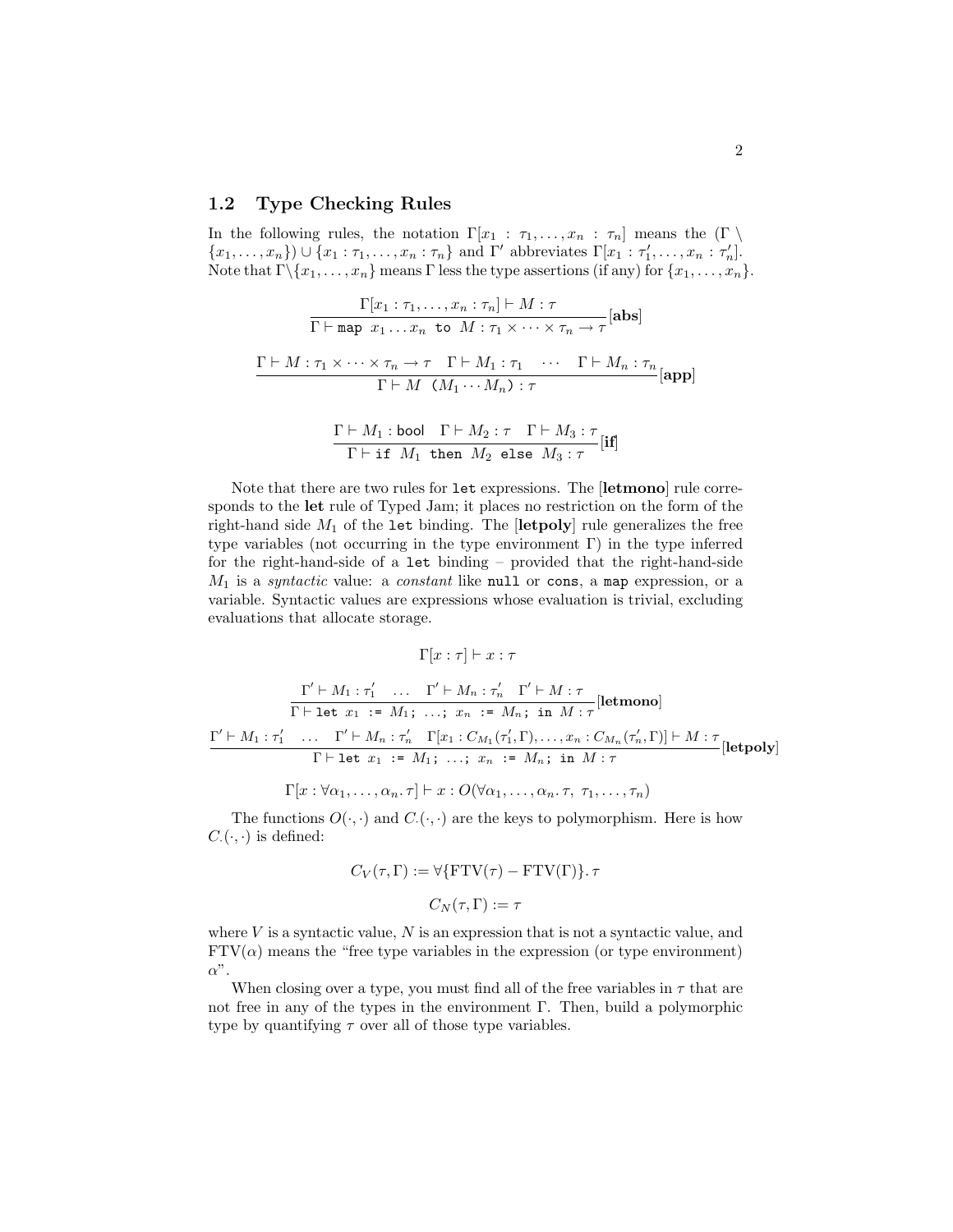3

To open a polymorphic type

$$
\forall \alpha_1, \ldots, \alpha_n.\tau,
$$

substitute *any* type terms  $\tau_1, \ldots, \tau_n$  for the quantified type variables  $\alpha_1, \ldots, \alpha_n$ :

$$
O(\forall \alpha_1, \ldots, \alpha_n, \tau, \tau_1, \ldots, \tau_n) = \tau_{[\alpha_1; = \tau_1, \ldots, \alpha_n; = \tau_n]}
$$

which creates a monomorphic type from a polymorphic type. For example,

 $O(\forall \alpha \ldotp \alpha \rightarrow \alpha \ldotp \tau) = \tau \rightarrow \tau$ 

#### 1.3 Types of Primitives

The following table gives types for all of the primitive constants, functions, and operators. The symbol  $n$  stands for any integer constant. Programs are type checked starting with a primitive type environment, denoted  $\Gamma_0$  consisting of this table.

|                  |                                                                                             | $\ddot{}$                         | $int \times int \rightarrow int$                                          |
|------------------|---------------------------------------------------------------------------------------------|-----------------------------------|---------------------------------------------------------------------------|
| true             | bool                                                                                        |                                   | $int \times int \rightarrow int$                                          |
| false            | bool                                                                                        | $\ast$                            | $int \times int \rightarrow int$                                          |
| $\boldsymbol{n}$ | int                                                                                         |                                   | $int \times int \rightarrow int$                                          |
| null             | $\forall \alpha$ . list $\alpha$                                                            |                                   |                                                                           |
|                  |                                                                                             | ≺                                 | $int \times int \rightarrow bool$                                         |
| cons             | $\forall \alpha \ldotp \alpha \times \textsf{list} \alpha \rightarrow \textsf{list} \alpha$ | $\geq$                            | int $\times$ int $\rightarrow$ bool                                       |
| first            | $\forall \alpha$ . list $\alpha \rightarrow \alpha$                                         | $\leq$                            | $int \times int \rightarrow bool$                                         |
| rest             | $\forall \alpha$ . list $\alpha \rightarrow$ list $\alpha$                                  | $>=$                              | int $\times$ int $\rightarrow$ bool                                       |
| cons?            | $\forall \alpha$ . list $\alpha \rightarrow$ bool                                           |                                   |                                                                           |
| null?            | $\forall \alpha$ . list $\alpha \rightarrow$ bool                                           | ${\rm (unary)}$ –                 | int $\rightarrow$ int                                                     |
|                  |                                                                                             | $(unary) +   int \rightarrow int$ |                                                                           |
| $=$              | $\forall \alpha \ldotp \alpha \times \alpha \rightarrow \text{bool}$                        |                                   | ${\rm (unary)}$ $\tilde{\phantom{a}}$   bool $\rightarrow$ bool           |
| $!=$             | $\forall \alpha \ldotp \alpha \times \alpha \rightarrow \mathsf{bool}$                      |                                   | $\leftarrow$ $\forall \alpha$ ref $\alpha \times \alpha \rightarrow$ unit |
|                  |                                                                                             | ref                               | $\forall \alpha \ldotp \alpha \rightarrow \text{ref } \alpha$             |
|                  |                                                                                             |                                   | $\forall \alpha$ . ref $\alpha \rightarrow \alpha$                        |
|                  |                                                                                             |                                   |                                                                           |

### 1.4 Typed Jam

The Typed Jam language used in Assignment 5 (absent the explicit type information embedded in program text) can be formalized as a subset of Polymorphic Jam. For the purposes of these exercises, Typed Jam is simply Polymorphic Jam less the letpoly inference rule which prevents it from inferring polymorphic types for program-defined functions.

## 2 Exercises

Task 1: Prove the following type judgements for Typed Jam or explain why they are not provable: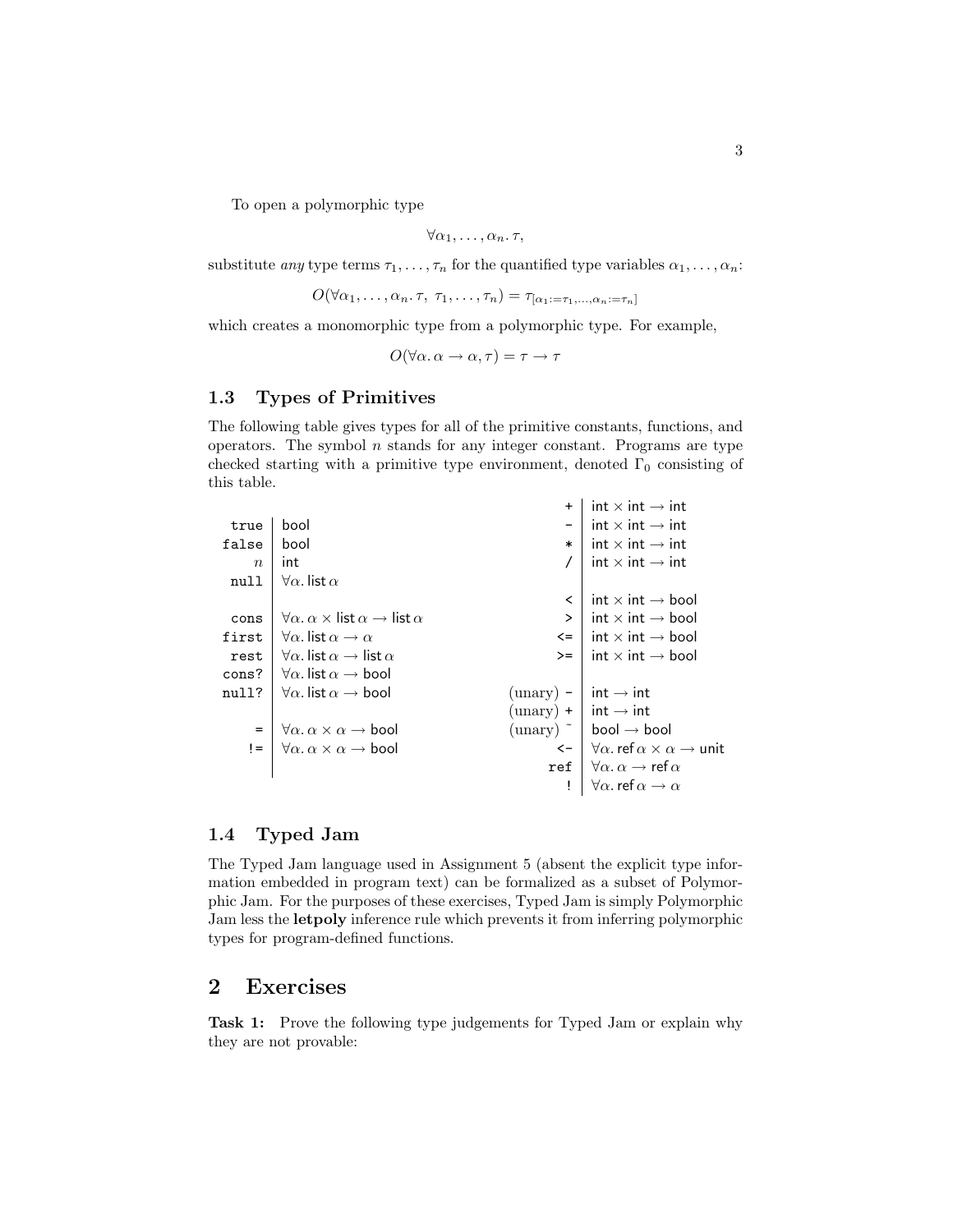- 1.  $\Gamma_0$  |- (map x to x(10))(map x to x) : int
- 2.  $\Gamma_0$  |- let fact := map n to if n=0 then 1 else n\*(fact(n-1)); in  $fact(10)+fact(0)$  : int
- 3.  $\Gamma_0$  |- (map x to 1 + (1/x))(0) : int
- 4.  $\Gamma_0$  |- (map x to x) (map y to y) : (int -> int)
- 5.  $\Gamma_0$  |- let id := map x to x; in id(id) : (int -> int)

Task 2: Are the following Polymorphic Jam programs typable? Justify your answer either by giving a proof tree (constructed using the inference rules for PolyJam) or by showing a conflict in the type constraints generated by matching the inference rules against the program text.

```
1. let listMap := map f,l to
                    if null?(l) then null
                    else cons(f(first(l)), listMap(f, rest(l)))
   in listMap(first,null);
2.
   let length := map l to if null?(1) then 0else 1 + length(rest(l));
             l := \cos(\cos(1, \text{null}), \cos(\cos(2, \text{cons}(3, \text{null}))), \text{null});
   in length(l)+length(first(l))
```
Task 3: Give a simple example of an untyped Jam expression that is not typable in Typed Jam but is typable in Polymorphic Jam.

### 3 Solutions to Selected Exercises

Task 1 : The first four expressions are typable in Typed Jam, but the fifth is not.

1. Tree 1:

 $\Gamma_0[\mathbf{f}: \mathsf{int} \to \mathsf{int}] \vdash \mathbf{10}: \mathsf{int} \qquad \Gamma_0[\mathbf{f}: \mathsf{int} \to \mathsf{int}] \vdash \mathbf{f}: \mathsf{int} \to \mathsf{int}$  $\Gamma_0[\mathtt{f:int}\rightarrow \mathsf{int}]\vdash \mathtt{f}$  (10) : int [app]  $\Gamma_0 \vdash \texttt{map}$  f to f(10): $(\textsf{int} \rightarrow \textsf{int}) \rightarrow \textsf{int}$  $-[\mathbf{abs}]$ Tree 2: Tree 1  $\frac{\Gamma_0[\mathbf{x}: \mathsf{int}] \vdash \mathbf{x}: \mathsf{int}}{\Gamma_0[\mathbf{x}: \mathsf{int}]}$  $\frac{1}{\Gamma_0 \vdash \text{map } x \text{ to } x:\text{int} \rightarrow \text{int}} [\text{abs}]$  $\Gamma_0 \vdash$  (map f to f(10))(map x to x):int [app]

2. Type Inference Proof Omitted.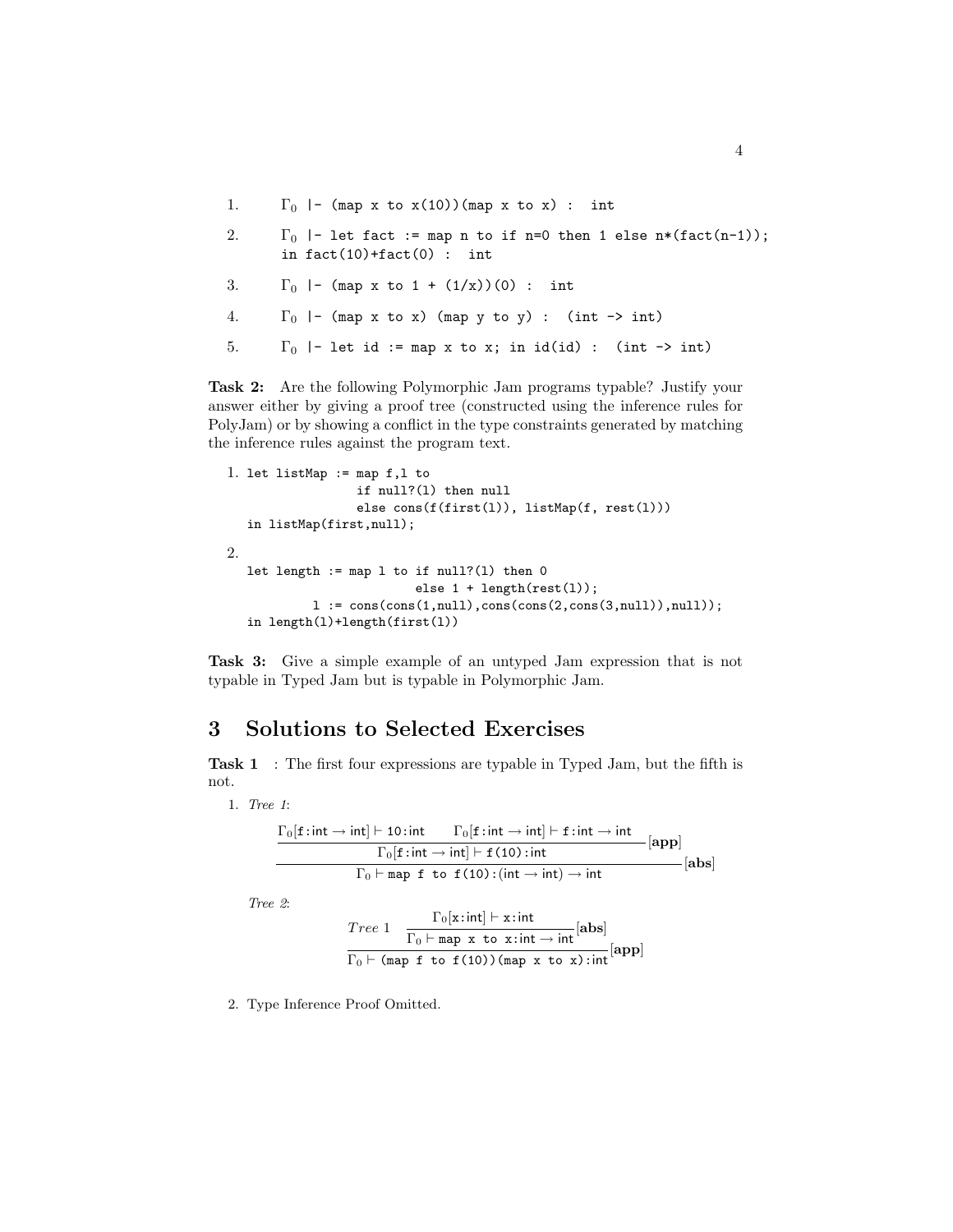#### 3. Tree 1:

$$
\frac{\Gamma_0[\mathbf{x}: \mathsf{int}] \vdash \mathsf{/} : \mathsf{int} \times \mathsf{int} \to \mathsf{int} \qquad \Gamma_0[\mathbf{x}: \mathsf{int}] \vdash \mathbf{1}: \mathsf{int} \qquad \Gamma_0[\mathbf{x}: \mathsf{int}] \vdash \mathbf{x}: \mathsf{int} \qquad \qquad [\mathbf{app}]}{\Gamma_0[\mathbf{x}: \mathsf{int}] \vdash \mathbf{1} \mathsf{/} \mathbf{x}: \mathsf{int}]}\quad [\mathbf{app}]
$$

Tree 2:

| $\Gamma_0[x:\text{int}] \vdash + : \text{int} \times \text{int} \rightarrow \text{int}$ | $\Gamma_0[x\colon \text{int}] \vdash 1\colon \text{int}$      | $rac{Tree 1}{\sqrt{1 - 2}}$ [app] |
|-----------------------------------------------------------------------------------------|---------------------------------------------------------------|-----------------------------------|
| $\Gamma_0[x:int] \vdash (1 + (1/x)) : int$                                              |                                                               | - [abs]                           |
|                                                                                         | $\Gamma_0 \vdash$ (map x to 1 + (1/x)): int $\rightarrow$ int |                                   |

Tree 3:

$$
\frac{Tree\ 2 \Gamma_0 \vdash 0 : \text{int}}{\Gamma_0 \vdash (\text{map } x \text{ to } 1 + (1 / x)) (0) : \text{int}}[\text{app}]
$$

4. Tree 1:

$$
\frac{\Gamma_0[x\text{ :} \text{int} \to \text{int} \} + x\text{ :} \text{int} \to \text{int} \text{ }}{\Gamma_0 \vdash (\text{map } x \text{ to } x) \text{ :} (\text{int} \to \text{int}) \to (\text{int} \to \text{int})} [\text{abs}]
$$

Tree 2:

$$
\frac{\Gamma_0[y\text{ :}int] \vdash y\text{ :}int}{\Gamma_0 \vdash (\text{map } y \text{ to } y) \text{ :}int \rightarrow int}[\text{abs}]
$$

Tree 3:

$$
\frac{Tree \; 1 \quad Tree \; 2}{\Gamma_0 \vdash (\texttt{map x to x}) (\texttt{map y to y}) : \texttt{int} \rightarrow \texttt{int}} [\texttt{app}]
$$

5. This example is almost identical to the previous one, but the identity function id is defined only once in a let binding and then applied to itself. Since Typed Jam does not support polymorphism, we can only assign one typing to id. But we needed two different typings for the identity in the preceding example, so we cannot type this program.

Task 2: Both programs are typable in Polymorphic Jam. In fact the first program is typable in Typed Jam because the length function is only applied to one type of list. Hence the letmono rule can be used to type the let expression in this program instead of the more general letpoly rule.

- 1. Type Inference Proof Omitted.
- 2. Let  $\Gamma_1$  abbreviate  $\Gamma_0$ [length : list  $\alpha \to \text{int}, 1$  : list list int]; let  $\Gamma_2$  abbreviate  $\Gamma_0$ [length :  $\forall \alpha$ . (list  $\alpha \to \text{int}$ ), 1 : list list int]; and let  $\Gamma_3$  abbreviate  $\Gamma_1[1:$  list  $\alpha]$ . Tree 1:  $\Gamma_3 \vdash \texttt{rest} : \textsf{list} \, \alpha \to \textsf{list} \, \alpha \qquad \Gamma_3 \vdash \texttt{l} : \textsf{list} \, \alpha$  $\frac{\text{Tr}(\mathbf{r})}{\Gamma_3 \vdash \text{rest}(1) : \text{list }\alpha}$  [app]  $\Gamma_3 \vdash \text{length} : \text{list }\alpha \rightarrow \text{int}$  $\Gamma_3$   $\vdash$  length(rest(1)) : int  $-[{\bf app}]$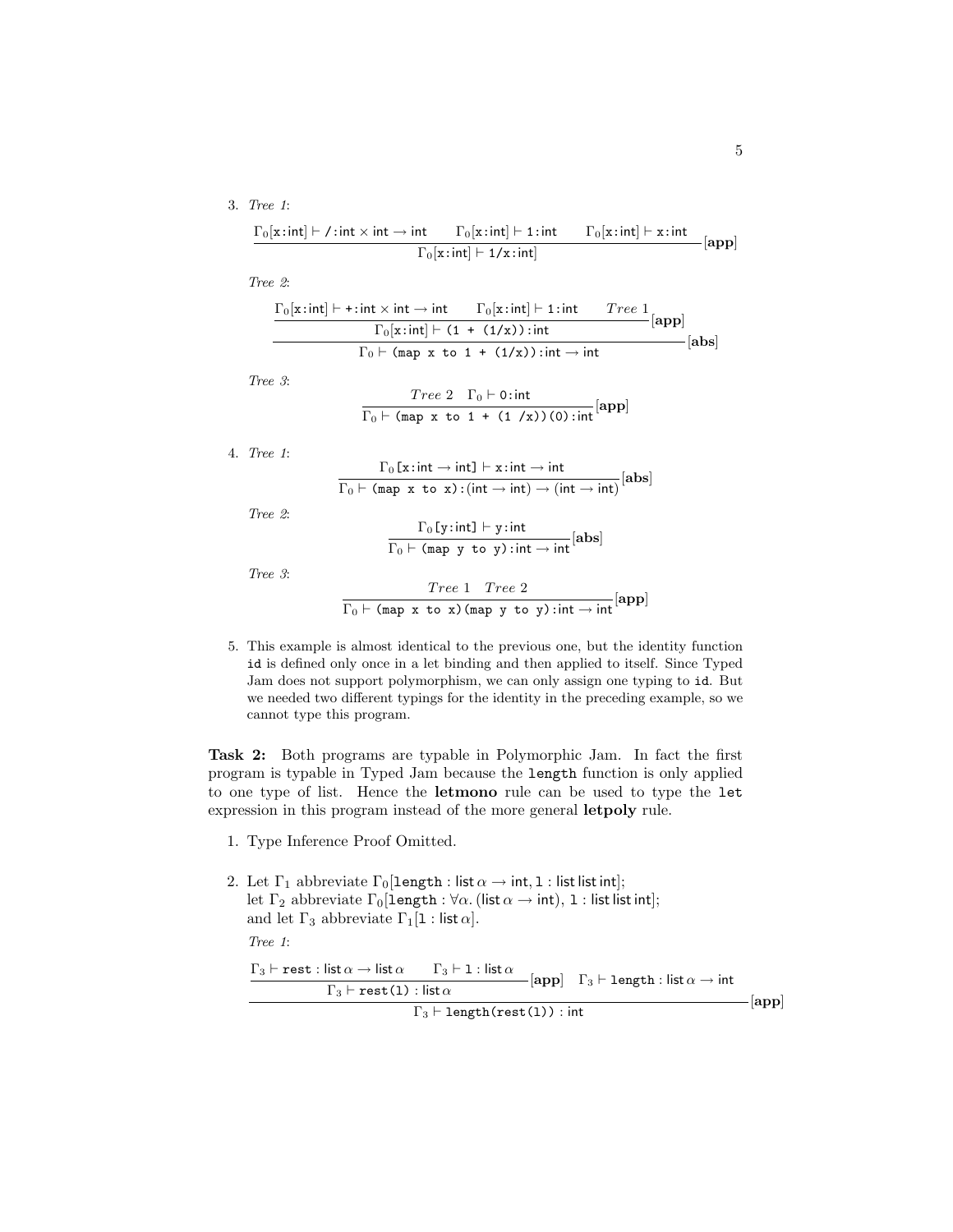| Tree 2:<br>$\Gamma_3 \vdash + : \mathsf{int} \times \mathsf{int} \to \mathsf{int}$ $\Gamma_3 \vdash 1 : \mathsf{int}$ $Tree 1$ [app]                                                                                                                      |
|-----------------------------------------------------------------------------------------------------------------------------------------------------------------------------------------------------------------------------------------------------------|
| $\Gamma_3$ $\vdash$ 1+length (rest(1)) : int                                                                                                                                                                                                              |
| Tree 3:                                                                                                                                                                                                                                                   |
| $\Gamma_3 \vdash \texttt{null?}: \mathsf{list}\,\alpha \to \mathsf{bool} \qquad \Gamma_3 \vdash \mathsf{1}: \mathsf{list}\,\alpha$                                                                                                                        |
| $-[app]$ $\Gamma_3 \vdash 0$ : int $Tree 2$<br>$\Gamma_3$ $\vdash$ null?(1) : bool                                                                                                                                                                        |
| $\longrightarrow$ $\left[ \text{if} \right]$<br>$\Gamma_3$ $\vdash$ if null?(1) then 0 else 1+length(rest(1)): int                                                                                                                                        |
| $\frac{1}{\sqrt{2}}$ [abs]<br>$\Gamma_1 \vdash \texttt{map 1 to if null?(1) then 0 else 1+length}(\texttt{rest(1)}) : \textsf{list} \alpha \rightarrow \textsf{int}$                                                                                      |
|                                                                                                                                                                                                                                                           |
| Tree $4$ :                                                                                                                                                                                                                                                |
| $\Gamma_1 \vdash \text{cons}: \text{int} \times \text{list} \cdot \text{int} \rightarrow \text{list} \cdot \text{int} \qquad \Gamma_1 \vdash 1: \text{int} \qquad \Gamma_1 \vdash \text{null}: \text{list} \cdot \text{int}$<br>$\lceil {\rm app} \rceil$ |
| $\Gamma_1 \vdash \text{cons}(1, \text{null}) : \text{list int}$                                                                                                                                                                                           |
| Tree 5:                                                                                                                                                                                                                                                   |
| $\Gamma_1 \vdash \text{cons}: \text{int} \times \text{list} \text{int} \rightarrow \text{list} \text{int} \qquad \Gamma_1 \vdash 3: \text{int} \qquad \Gamma_1 \vdash \text{null}: \text{list} \text{int}$                                                |
| $\lceil {\rm app} \rceil$<br>$\Gamma_1 \vdash \text{cons}(3, \text{null}) : \text{list int}$                                                                                                                                                              |
| Tree 6:                                                                                                                                                                                                                                                   |
| $\Gamma_1 \vdash \text{cons}: \text{int} \times \text{list} \cdot \text{int} \longrightarrow \text{list} \cdot \text{int} \qquad \Gamma_1 \vdash 2: \text{int} \qquad Tree \ 5$ [app]                                                                     |
| $\Gamma_1 \vdash \text{cons}(2, \text{cons}(3, \text{null}))$ : list int                                                                                                                                                                                  |
|                                                                                                                                                                                                                                                           |
| Tree 7:                                                                                                                                                                                                                                                   |
| $\Gamma_1 \vdash \texttt{cons} : \textsf{list} \textsf{int} \times \textsf{list} \textsf{int} \rightarrow \textsf{list} \textsf{list} \textsf{int}$ $Tree 6 \quad \Gamma_1 \vdash \texttt{null} : \textsf{list} \textsf{int}$<br>$- \mathrm{app} $        |
| $\Gamma_1 \vdash \text{cons}(\text{cons}(2, \text{cons}(3, \text{null}))$ , null) : list list int                                                                                                                                                         |
| Tree 8:                                                                                                                                                                                                                                                   |
| $\Gamma_1 \vdash \textsf{cons} : \textsf{list} \textsf{int} \times \textsf{list} \textsf{int} \to \textsf{list} \textsf{list} \textsf{int}$<br>Tree 4 Tree 7                                                                                              |
| $\Gamma_1 \vdash \text{cons}(\text{cons}(1, \text{null}), \text{cons}(\text{cons}(2, \text{cons}(3, \text{null})), \text{null}))$ : list list int                                                                                                         |
| Tree 9:                                                                                                                                                                                                                                                   |
| $\Gamma_2 \vdash \mathtt{first} : \mathsf{list} \mathbin{\mathsf{list}} \mathbin{\mathsf{int}} \to \mathsf{list} \mathbin{\mathsf{int}} \qquad \Gamma_2 \vdash \mathtt{1} : \mathsf{list} \mathbin{\mathsf{list}} \mathbin{\mathsf{int}}$                 |
| $\Gamma_2 \vdash \mathtt{length} : \mathsf{list}\,\mathsf{int} \to \mathsf{int}$<br>$- app $<br>$\Gamma_2$ $\vdash$ first(1) : list int                                                                                                                   |
| app <br>$\Gamma_2 \vdash \text{length}(\texttt{first}(1))$ : int                                                                                                                                                                                          |
|                                                                                                                                                                                                                                                           |
| Tree 10                                                                                                                                                                                                                                                   |
| $\Gamma_2 \vdash$ length : list list int $\to$ int $\qquad \Gamma_2 \vdash 1$ : list list int<br>$\Gamma_2 \vdash$ + : int $\times$ int $\rightarrow$ int<br>[app]Tree 9                                                                                  |
| $\Gamma_2 \vdash \text{length}(1)$ : int<br>-[app]                                                                                                                                                                                                        |
| $\Gamma_2 \vdash \text{length}(1) + \text{length}(\text{first}(1))$ : int                                                                                                                                                                                 |
| Tree 11                                                                                                                                                                                                                                                   |
| Tree 3 Tree 8 Tree 10                                                                                                                                                                                                                                     |
| $\Gamma_0 \vdash$ let length<br>map 1 to<br>$:=$                                                                                                                                                                                                          |
| if $null?(1)$ then $0$                                                                                                                                                                                                                                    |
| else $1 + length(rest(1))$                                                                                                                                                                                                                                |
| ı.<br>$: =$                                                                                                                                                                                                                                               |
| $-[let poly]$<br>cons(cons(1,null),cons(cons(2,cons(3,null)),null))<br>in length(1)+length(first(1)):int                                                                                                                                                  |

6